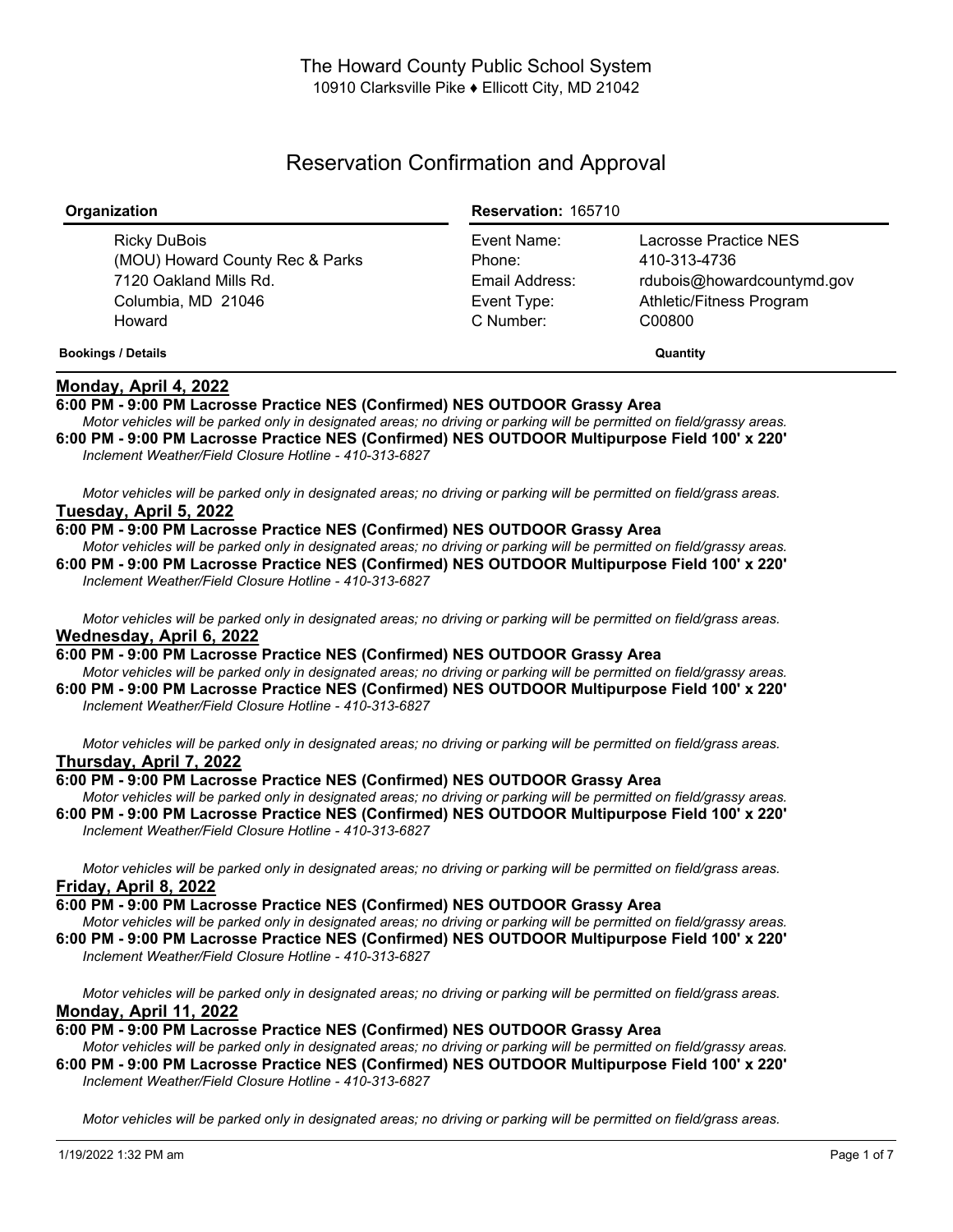## **Tuesday, April 12, 2022**

## **6:00 PM - 9:00 PM Lacrosse Practice NES (Confirmed) NES OUTDOOR Grassy Area**

Motor vehicles will be parked only in designated areas; no driving or parking will be permitted on field/grassy areas. **6:00 PM - 9:00 PM Lacrosse Practice NES (Confirmed) NES OUTDOOR Multipurpose Field 100' x 220'** *Inclement Weather/Field Closure Hotline - 410-313-6827*

<u> 1989 - Andrea Andrea Andrea Andrea Andrea Andrea Andrea Andrea Andrea Andrea Andrea Andrea Andrea Andrea Andr</u>

Motor vehicles will be parked only in designated areas; no driving or parking will be permitted on field/grass areas. **Wednesday, April 13, 2022**

**6:00 PM - 9:00 PM Lacrosse Practice NES (Confirmed) NES OUTDOOR Grassy Area** Motor vehicles will be parked only in designated areas; no driving or parking will be permitted on field/grassy areas.

**6:00 PM - 9:00 PM Lacrosse Practice NES (Confirmed) NES OUTDOOR Multipurpose Field 100' x 220'** *Inclement Weather/Field Closure Hotline - 410-313-6827*

Motor vehicles will be parked only in designated areas; no driving or parking will be permitted on field/grass areas. **Thursday, April 14, 2022**

**6:00 PM - 9:00 PM Lacrosse Practice NES (Confirmed) NES OUTDOOR Grassy Area**

Motor vehicles will be parked only in designated areas; no driving or parking will be permitted on field/grassy areas. **6:00 PM - 9:00 PM Lacrosse Practice NES (Confirmed) NES OUTDOOR Multipurpose Field 100' x 220'** *Inclement Weather/Field Closure Hotline - 410-313-6827*

Motor vehicles will be parked only in designated areas; no driving or parking will be permitted on field/grass areas. **Tuesday, April 19, 2022**

**6:00 PM - 9:00 PM Lacrosse Practice NES (Confirmed) NES OUTDOOR Grassy Area**

Motor vehicles will be parked only in designated areas; no driving or parking will be permitted on field/grassy areas. **6:00 PM - 9:00 PM Lacrosse Practice NES (Confirmed) NES OUTDOOR Multipurpose Field 100' x 220'** *Inclement Weather/Field Closure Hotline - 410-313-6827*

Motor vehicles will be parked only in designated areas; no driving or parking will be permitted on field/grass areas. **Wednesday, April 20, 2022**

**6:00 PM - 9:00 PM Lacrosse Practice NES (Confirmed) NES OUTDOOR Grassy Area**

Motor vehicles will be parked only in designated areas; no driving or parking will be permitted on field/grassy areas. **6:00 PM - 9:00 PM Lacrosse Practice NES (Confirmed) NES OUTDOOR Multipurpose Field 100' x 220'** *Inclement Weather/Field Closure Hotline - 410-313-6827*

Motor vehicles will be parked only in designated areas; no driving or parking will be permitted on field/grass areas. **Thursday, April 21, 2022**

## **6:00 PM - 9:00 PM Lacrosse Practice NES (Confirmed) NES OUTDOOR Grassy Area**

Motor vehicles will be parked only in designated areas; no driving or parking will be permitted on field/grassy areas. **6:00 PM - 9:00 PM Lacrosse Practice NES (Confirmed) NES OUTDOOR Multipurpose Field 100' x 220'** *Inclement Weather/Field Closure Hotline - 410-313-6827*

Motor vehicles will be parked only in designated areas; no driving or parking will be permitted on field/grass areas. **Friday, April 22, 2022**

#### **6:00 PM - 9:00 PM Lacrosse Practice NES (Confirmed) NES OUTDOOR Grassy Area**

Motor vehicles will be parked only in designated areas; no driving or parking will be permitted on field/grassy areas. **6:00 PM - 9:00 PM Lacrosse Practice NES (Confirmed) NES OUTDOOR Multipurpose Field 100' x 220'** *Inclement Weather/Field Closure Hotline - 410-313-6827*

Motor vehicles will be parked only in designated areas; no driving or parking will be permitted on field/grass areas. **Monday, April 25, 2022**

**6:00 PM - 9:00 PM Lacrosse Practice NES (Confirmed) NES OUTDOOR Grassy Area**

Motor vehicles will be parked only in designated areas; no driving or parking will be permitted on field/grassy areas. **6:00 PM - 9:00 PM Lacrosse Practice NES (Confirmed) NES OUTDOOR Multipurpose Field 100' x 220'** *Inclement Weather/Field Closure Hotline - 410-313-6827*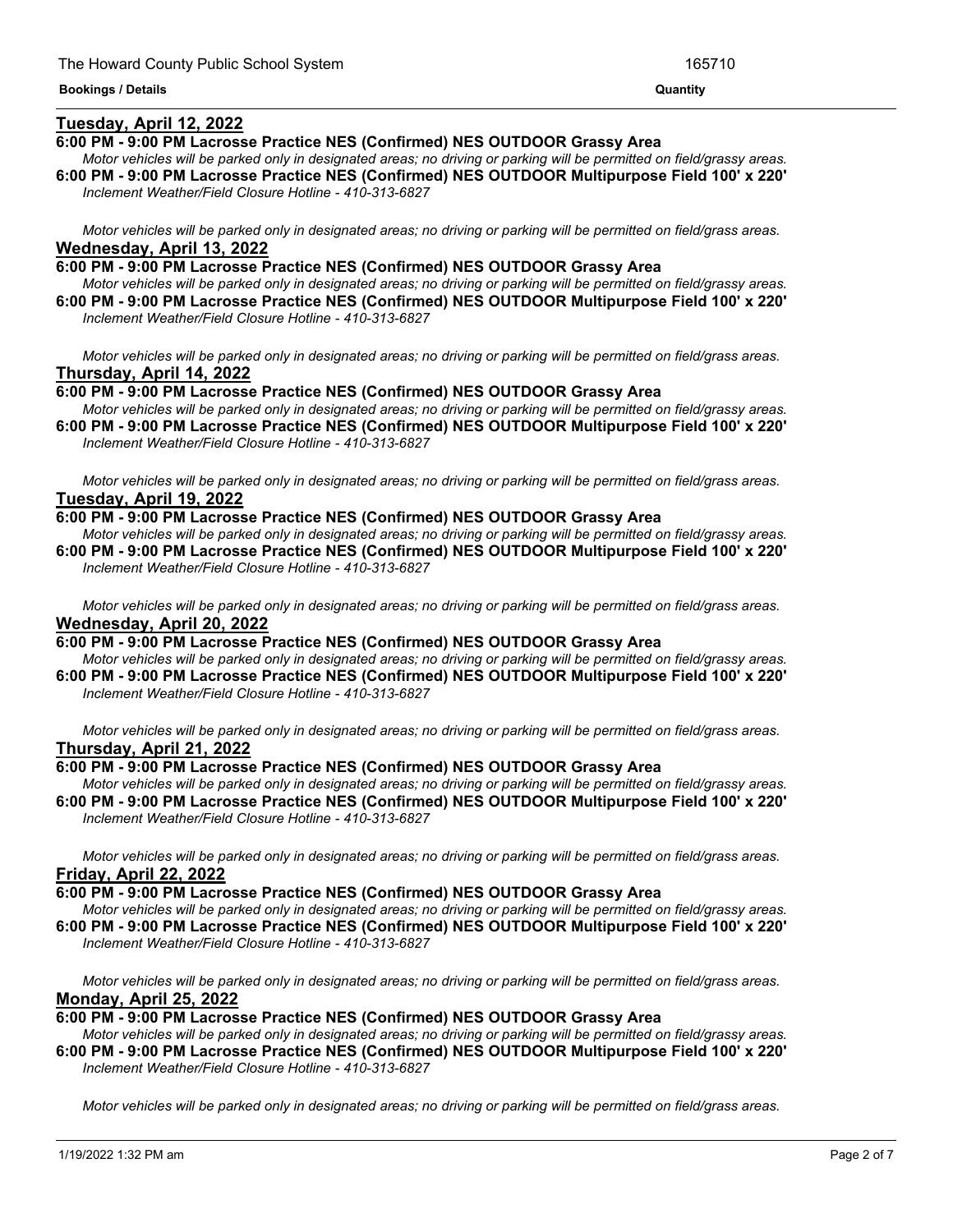## **Tuesday, April 26, 2022**

#### **6:00 PM - 9:00 PM Lacrosse Practice NES (Confirmed) NES OUTDOOR Grassy Area**

Motor vehicles will be parked only in designated areas; no driving or parking will be permitted on field/grassy areas. **6:00 PM - 9:00 PM Lacrosse Practice NES (Confirmed) NES OUTDOOR Multipurpose Field 100' x 220'**

<u> 1989 - Andrea San Andrea San Andrea San Andrea San Andrea San Andrea San Andrea San Andrea San Andrea San An</u>

*Inclement Weather/Field Closure Hotline - 410-313-6827*

Motor vehicles will be parked only in designated areas; no driving or parking will be permitted on field/grass areas. **Wednesday, April 27, 2022**

**6:00 PM - 9:00 PM Lacrosse Practice NES (Confirmed) NES OUTDOOR Grassy Area** Motor vehicles will be parked only in designated areas; no driving or parking will be permitted on field/grassy areas.

**6:00 PM - 9:00 PM Lacrosse Practice NES (Confirmed) NES OUTDOOR Multipurpose Field 100' x 220'** *Inclement Weather/Field Closure Hotline - 410-313-6827*

Motor vehicles will be parked only in designated areas; no driving or parking will be permitted on field/grass areas. **Thursday, April 28, 2022**

**6:00 PM - 9:00 PM Lacrosse Practice NES (Confirmed) NES OUTDOOR Grassy Area**

Motor vehicles will be parked only in designated areas; no driving or parking will be permitted on field/grassy areas. **6:00 PM - 9:00 PM Lacrosse Practice NES (Confirmed) NES OUTDOOR Multipurpose Field 100' x 220'**

*Inclement Weather/Field Closure Hotline - 410-313-6827*

Motor vehicles will be parked only in designated areas; no driving or parking will be permitted on field/grass areas. **Friday, April 29, 2022**

#### **6:00 PM - 9:00 PM Lacrosse Practice NES (Confirmed) NES OUTDOOR Grassy Area**

Motor vehicles will be parked only in designated areas; no driving or parking will be permitted on field/grassy areas. **6:00 PM - 9:00 PM Lacrosse Practice NES (Confirmed) NES OUTDOOR Multipurpose Field 100' x 220'** *Inclement Weather/Field Closure Hotline - 410-313-6827*

Motor vehicles will be parked only in designated areas; no driving or parking will be permitted on field/grass areas. **Monday, May 2, 2022**

## **6:00 PM - 9:00 PM Lacrosse Practice NES (Confirmed) NES OUTDOOR Grassy Area**

Motor vehicles will be parked only in designated areas; no driving or parking will be permitted on field/grassy areas. **6:00 PM - 9:00 PM Lacrosse Practice NES (Confirmed) NES OUTDOOR Multipurpose Field 100' x 220'** *Inclement Weather/Field Closure Hotline - 410-313-6827*

Motor vehicles will be parked only in designated areas; no driving or parking will be permitted on field/grass areas. **Tuesday, May 3, 2022**

#### **6:00 PM - 9:00 PM Lacrosse Practice NES (Confirmed) NES OUTDOOR Grassy Area**

Motor vehicles will be parked only in designated areas; no driving or parking will be permitted on field/grassy areas. **6:00 PM - 9:00 PM Lacrosse Practice NES (Confirmed) NES OUTDOOR Multipurpose Field 100' x 220'** *Inclement Weather/Field Closure Hotline - 410-313-6827*

Motor vehicles will be parked only in designated areas; no driving or parking will be permitted on field/grass areas. **Wednesday, May 4, 2022**

#### **6:00 PM - 9:00 PM Lacrosse Practice NES (Confirmed) NES OUTDOOR Grassy Area**

Motor vehicles will be parked only in designated areas; no driving or parking will be permitted on field/grassy areas. **6:00 PM - 9:00 PM Lacrosse Practice NES (Confirmed) NES OUTDOOR Multipurpose Field 100' x 220'** *Inclement Weather/Field Closure Hotline - 410-313-6827*

Motor vehicles will be parked only in designated areas; no driving or parking will be permitted on field/grass areas. **Thursday, May 5, 2022**

#### **6:00 PM - 9:00 PM Lacrosse Practice NES (Confirmed) NES OUTDOOR Grassy Area**

Motor vehicles will be parked only in designated areas; no driving or parking will be permitted on field/grassy areas. **6:00 PM - 9:00 PM Lacrosse Practice NES (Confirmed) NES OUTDOOR Multipurpose Field 100' x 220'** *Inclement Weather/Field Closure Hotline - 410-313-6827*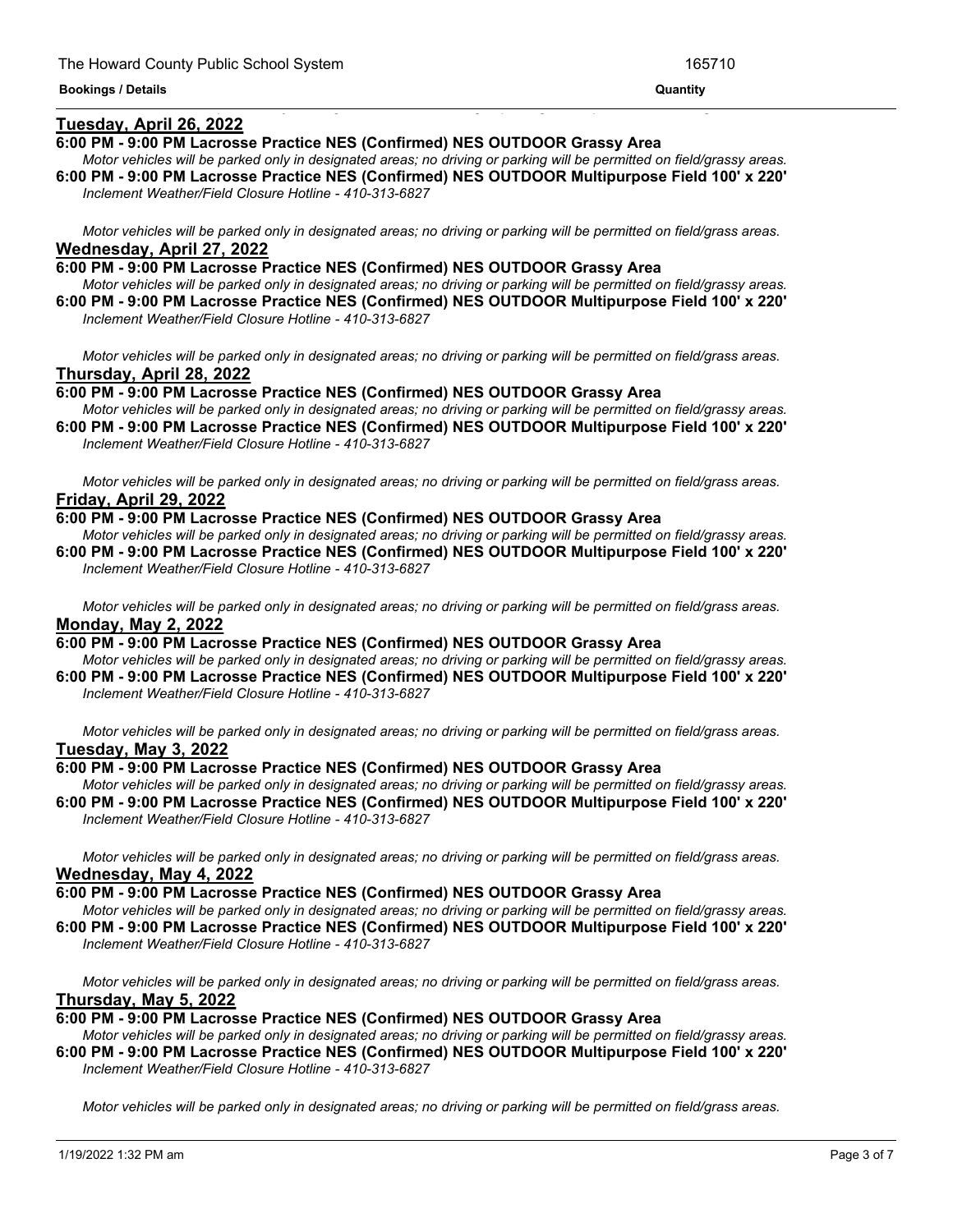## **Friday, May 6, 2022**

## **6:00 PM - 9:00 PM Lacrosse Practice NES (Confirmed) NES OUTDOOR Grassy Area**

Motor vehicles will be parked only in designated areas; no driving or parking will be permitted on field/grassy areas. **6:00 PM - 9:00 PM Lacrosse Practice NES (Confirmed) NES OUTDOOR Multipurpose Field 100' x 220'**

<u> 1989 - Andrea Andrea Andrea Andrea Andrea Andrea Andrea Andrea Andrea Andrea Andrea Andrea Andrea Andrea Andr</u>

*Inclement Weather/Field Closure Hotline - 410-313-6827*

Motor vehicles will be parked only in designated areas; no driving or parking will be permitted on field/grass areas. **Monday, May 9, 2022**

- **6:00 PM - 9:00 PM Lacrosse Practice NES (Confirmed) NES OUTDOOR Grassy Area** Motor vehicles will be parked only in designated areas; no driving or parking will be permitted on field/grassy areas.
- **6:00 PM - 9:00 PM Lacrosse Practice NES (Confirmed) NES OUTDOOR Multipurpose Field 100' x 220'** *Inclement Weather/Field Closure Hotline - 410-313-6827*

Motor vehicles will be parked only in designated areas; no driving or parking will be permitted on field/grass areas. **Tuesday, May 10, 2022**

**6:00 PM - 9:00 PM Lacrosse Practice NES (Confirmed) NES OUTDOOR Grassy Area**

Motor vehicles will be parked only in designated areas; no driving or parking will be permitted on field/grassy areas. **6:00 PM - 9:00 PM Lacrosse Practice NES (Confirmed) NES OUTDOOR Multipurpose Field 100' x 220'**

*Inclement Weather/Field Closure Hotline - 410-313-6827*

Motor vehicles will be parked only in designated areas; no driving or parking will be permitted on field/grass areas. **Wednesday, May 11, 2022**

**6:00 PM - 9:00 PM Lacrosse Practice NES (Confirmed) NES OUTDOOR Grassy Area**

Motor vehicles will be parked only in designated areas; no driving or parking will be permitted on field/grassy areas. **6:00 PM - 9:00 PM Lacrosse Practice NES (Confirmed) NES OUTDOOR Multipurpose Field 100' x 220'** *Inclement Weather/Field Closure Hotline - 410-313-6827*

Motor vehicles will be parked only in designated areas; no driving or parking will be permitted on field/grass areas. **Thursday, May 12, 2022**

## **6:00 PM - 9:00 PM Lacrosse Practice NES (Confirmed) NES OUTDOOR Grassy Area**

Motor vehicles will be parked only in designated areas; no driving or parking will be permitted on field/grassy areas. **6:00 PM - 9:00 PM Lacrosse Practice NES (Confirmed) NES OUTDOOR Multipurpose Field 100' x 220'** *Inclement Weather/Field Closure Hotline - 410-313-6827*

Motor vehicles will be parked only in designated areas; no driving or parking will be permitted on field/grass areas. **Friday, May 13, 2022**

## **6:00 PM - 9:00 PM Lacrosse Practice NES (Confirmed) NES OUTDOOR Grassy Area**

Motor vehicles will be parked only in designated areas; no driving or parking will be permitted on field/grassy areas. **6:00 PM - 9:00 PM Lacrosse Practice NES (Confirmed) NES OUTDOOR Multipurpose Field 100' x 220'** *Inclement Weather/Field Closure Hotline - 410-313-6827*

Motor vehicles will be parked only in designated areas; no driving or parking will be permitted on field/grass areas. **Monday, May 16, 2022**

#### **6:00 PM - 9:00 PM Lacrosse Practice NES (Confirmed) NES OUTDOOR Grassy Area**

Motor vehicles will be parked only in designated areas; no driving or parking will be permitted on field/grassy areas. **6:00 PM - 9:00 PM Lacrosse Practice NES (Confirmed) NES OUTDOOR Multipurpose Field 100' x 220'** *Inclement Weather/Field Closure Hotline - 410-313-6827*

Motor vehicles will be parked only in designated areas; no driving or parking will be permitted on field/grass areas. **Tuesday, May 17, 2022**

#### **6:00 PM - 9:00 PM Lacrosse Practice NES (Confirmed) NES OUTDOOR Grassy Area**

Motor vehicles will be parked only in designated areas; no driving or parking will be permitted on field/grassy areas. **6:00 PM - 9:00 PM Lacrosse Practice NES (Confirmed) NES OUTDOOR Multipurpose Field 100' x 220'** *Inclement Weather/Field Closure Hotline - 410-313-6827*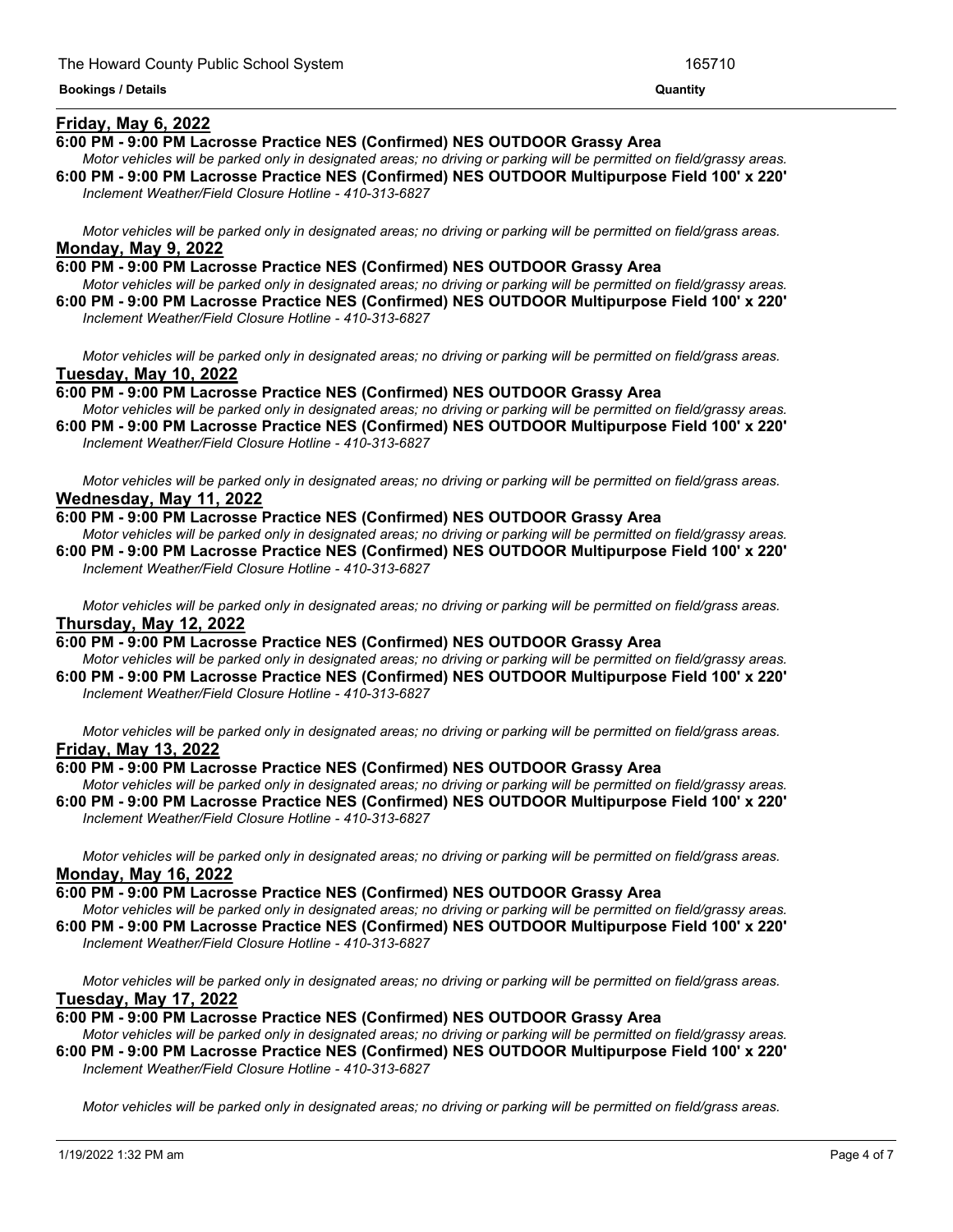## **Wednesday, May 18, 2022**

#### **6:00 PM - 9:00 PM Lacrosse Practice NES (Confirmed) NES OUTDOOR Grassy Area**

Motor vehicles will be parked only in designated areas; no driving or parking will be permitted on field/grassy areas. **6:00 PM - 9:00 PM Lacrosse Practice NES (Confirmed) NES OUTDOOR Multipurpose Field 100' x 220'** *Inclement Weather/Field Closure Hotline - 410-313-6827*

Motor vehicles will be parked only in designated areas; no driving or parking will be permitted on field/grass areas. **Thursday, May 19, 2022**

#### **6:00 PM - 9:00 PM Lacrosse Practice NES (Confirmed) NES OUTDOOR Grassy Area**

Motor vehicles will be parked only in designated areas; no driving or parking will be permitted on field/grassy areas. **6:00 PM - 9:00 PM Lacrosse Practice NES (Confirmed) NES OUTDOOR Multipurpose Field 100' x 220'** *Inclement Weather/Field Closure Hotline - 410-313-6827*

Motor vehicles will be parked only in designated areas; no driving or parking will be permitted on field/grass areas. **Friday, May 20, 2022**

**6:00 PM - 9:00 PM Lacrosse Practice NES (Confirmed) NES OUTDOOR Grassy Area**

Motor vehicles will be parked only in designated areas; no driving or parking will be permitted on field/grassy areas. **6:00 PM - 9:00 PM Lacrosse Practice NES (Confirmed) NES OUTDOOR Multipurpose Field 100' x 220'**

*Inclement Weather/Field Closure Hotline - 410-313-6827*

Motor vehicles will be parked only in designated areas; no driving or parking will be permitted on field/grass areas. **Monday, May 23, 2022**

**6:00 PM - 9:00 PM Lacrosse Practice NES (Confirmed) NES OUTDOOR Grassy Area**

Motor vehicles will be parked only in designated areas; no driving or parking will be permitted on field/grassy areas. **6:00 PM - 9:00 PM Lacrosse Practice NES (Confirmed) NES OUTDOOR Multipurpose Field 100' x 220'** *Inclement Weather/Field Closure Hotline - 410-313-6827*

Motor vehicles will be parked only in designated areas; no driving or parking will be permitted on field/grass areas. **Tuesday, May 24, 2022**

#### **6:00 PM - 9:00 PM Lacrosse Practice NES (Confirmed) NES OUTDOOR Grassy Area**

Motor vehicles will be parked only in designated areas; no driving or parking will be permitted on field/grassy areas. **6:00 PM - 9:00 PM Lacrosse Practice NES (Confirmed) NES OUTDOOR Multipurpose Field 100' x 220'** *Inclement Weather/Field Closure Hotline - 410-313-6827*

Motor vehicles will be parked only in designated areas; no driving or parking will be permitted on field/grass areas. **Wednesday, May 25, 2022**

#### **6:00 PM - 9:00 PM Lacrosse Practice NES (Confirmed) NES OUTDOOR Grassy Area**

Motor vehicles will be parked only in designated areas; no driving or parking will be permitted on field/grassy areas. **6:00 PM - 9:00 PM Lacrosse Practice NES (Confirmed) NES OUTDOOR Multipurpose Field 100' x 220'** *Inclement Weather/Field Closure Hotline - 410-313-6827*

Motor vehicles will be parked only in designated areas; no driving or parking will be permitted on field/grass areas. **Thursday, May 26, 2022**

#### **6:00 PM - 9:00 PM Lacrosse Practice NES (Confirmed) NES OUTDOOR Grassy Area**

Motor vehicles will be parked only in designated areas; no driving or parking will be permitted on field/grassy areas. **6:00 PM - 9:00 PM Lacrosse Practice NES (Confirmed) NES OUTDOOR Multipurpose Field 100' x 220'** *Inclement Weather/Field Closure Hotline - 410-313-6827*

Motor vehicles will be parked only in designated areas; no driving or parking will be permitted on field/grass areas. **Friday, May 27, 2022**

#### **6:00 PM - 9:00 PM Lacrosse Practice NES (Confirmed) NES OUTDOOR Grassy Area**

Motor vehicles will be parked only in designated areas; no driving or parking will be permitted on field/grassy areas. **6:00 PM - 9:00 PM Lacrosse Practice NES (Confirmed) NES OUTDOOR Multipurpose Field 100' x 220'** *Inclement Weather/Field Closure Hotline - 410-313-6827*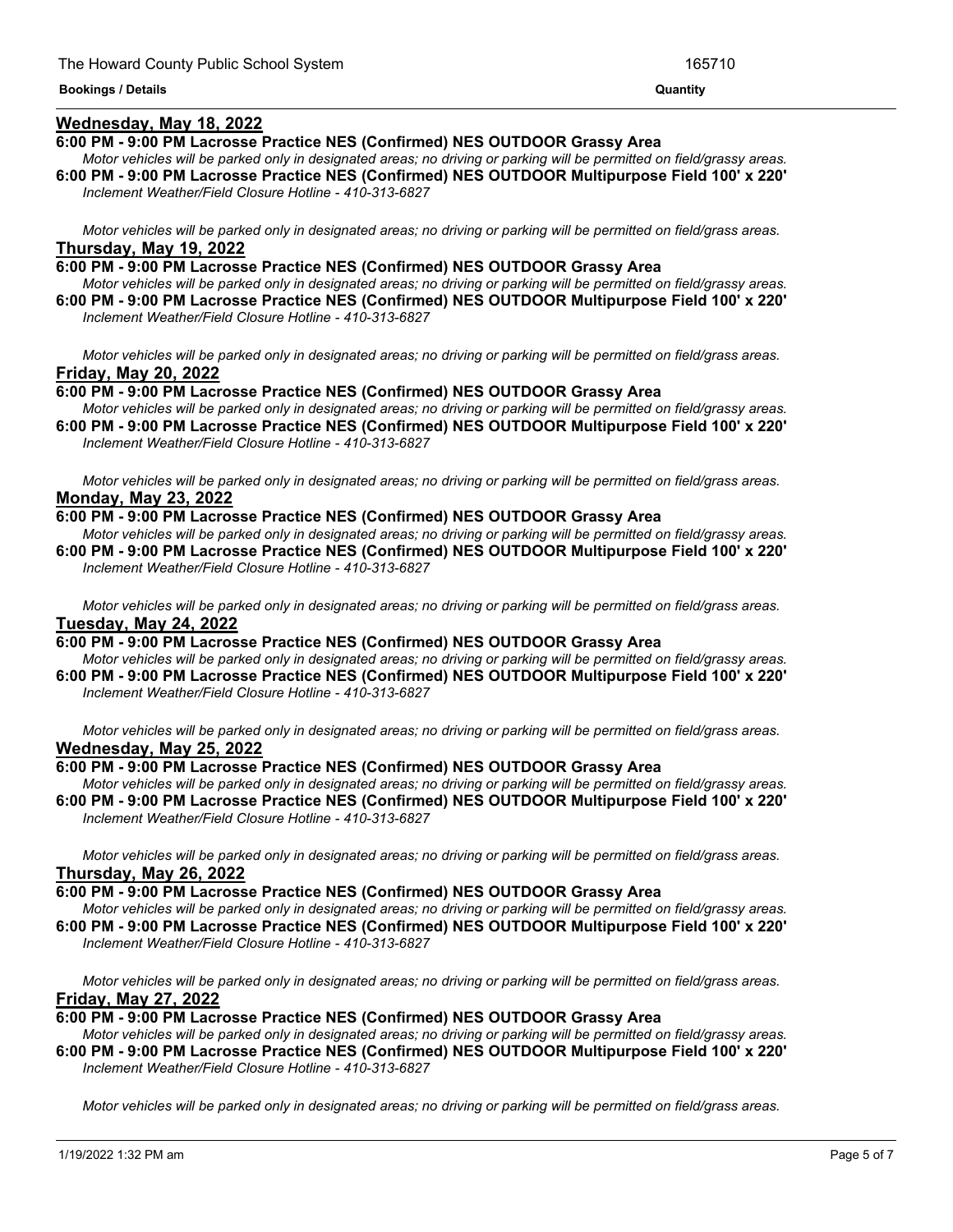## **Tuesday, May 31, 2022**

#### **6:00 PM - 9:00 PM Lacrosse Practice NES (Confirmed) NES OUTDOOR Grassy Area**

Motor vehicles will be parked only in designated areas; no driving or parking will be permitted on field/grassy areas. **6:00 PM - 9:00 PM Lacrosse Practice NES (Confirmed) NES OUTDOOR Multipurpose Field 100' x 220'**

<u> 1989 - Andrea Andrea Andrea Andrea Andrea Andrea Andrea Andrea Andrea Andrea Andrea Andrea Andrea Andrea And</u>

*Inclement Weather/Field Closure Hotline - 410-313-6827*

Motor vehicles will be parked only in designated areas; no driving or parking will be permitted on field/grass areas. **Wednesday, June 1, 2022**

**6:00 PM - 9:00 PM Lacrosse Practice NES (Confirmed) NES OUTDOOR Grassy Area** Motor vehicles will be parked only in designated areas; no driving or parking will be permitted on field/grassy areas.

**6:00 PM - 9:00 PM Lacrosse Practice NES (Confirmed) NES OUTDOOR Multipurpose Field 100' x 220'** *Inclement Weather/Field Closure Hotline - 410-313-6827*

Motor vehicles will be parked only in designated areas; no driving or parking will be permitted on field/grass areas. **Thursday, June 2, 2022**

**6:00 PM - 9:00 PM Lacrosse Practice NES (Confirmed) NES OUTDOOR Grassy Area**

Motor vehicles will be parked only in designated areas; no driving or parking will be permitted on field/grassy areas. **6:00 PM - 9:00 PM Lacrosse Practice NES (Confirmed) NES OUTDOOR Multipurpose Field 100' x 220'**

*Inclement Weather/Field Closure Hotline - 410-313-6827*

Motor vehicles will be parked only in designated areas; no driving or parking will be permitted on field/grass areas. **Friday, June 3, 2022**

## **6:00 PM - 9:00 PM Lacrosse Practice NES (Confirmed) NES OUTDOOR Grassy Area**

Motor vehicles will be parked only in designated areas; no driving or parking will be permitted on field/grassy areas. **6:00 PM - 9:00 PM Lacrosse Practice NES (Confirmed) NES OUTDOOR Multipurpose Field 100' x 220'** *Inclement Weather/Field Closure Hotline - 410-313-6827*

Motor vehicles will be parked only in designated areas; no driving or parking will be permitted on field/grass areas. **Monday, June 6, 2022**

## **6:00 PM - 9:00 PM Lacrosse Practice NES (Confirmed) NES OUTDOOR Grassy Area**

Motor vehicles will be parked only in designated areas; no driving or parking will be permitted on field/grassy areas. **6:00 PM - 9:00 PM Lacrosse Practice NES (Confirmed) NES OUTDOOR Multipurpose Field 100' x 220'** *Inclement Weather/Field Closure Hotline - 410-313-6827*

Motor vehicles will be parked only in designated areas; no driving or parking will be permitted on field/grass areas. **Tuesday, June 7, 2022**

#### **6:00 PM - 9:00 PM Lacrosse Practice NES (Confirmed) NES OUTDOOR Grassy Area**

Motor vehicles will be parked only in designated areas; no driving or parking will be permitted on field/grassy areas. **6:00 PM - 9:00 PM Lacrosse Practice NES (Confirmed) NES OUTDOOR Multipurpose Field 100' x 220'** *Inclement Weather/Field Closure Hotline - 410-313-6827*

Motor vehicles will be parked only in designated areas; no driving or parking will be permitted on field/grass areas. **Wednesday, June 8, 2022**

#### **6:00 PM - 9:00 PM Lacrosse Practice NES (Confirmed) NES OUTDOOR Grassy Area**

Motor vehicles will be parked only in designated areas; no driving or parking will be permitted on field/grassy areas. **6:00 PM - 9:00 PM Lacrosse Practice NES (Confirmed) NES OUTDOOR Multipurpose Field 100' x 220'** *Inclement Weather/Field Closure Hotline - 410-313-6827*

Motor vehicles will be parked only in designated areas; no driving or parking will be permitted on field/grass areas. **Thursday, June 9, 2022**

#### **6:00 PM - 9:00 PM Lacrosse Practice NES (Confirmed) NES OUTDOOR Grassy Area**

Motor vehicles will be parked only in designated areas; no driving or parking will be permitted on field/grassy areas. **6:00 PM - 9:00 PM Lacrosse Practice NES (Confirmed) NES OUTDOOR Multipurpose Field 100' x 220'** *Inclement Weather/Field Closure Hotline - 410-313-6827*